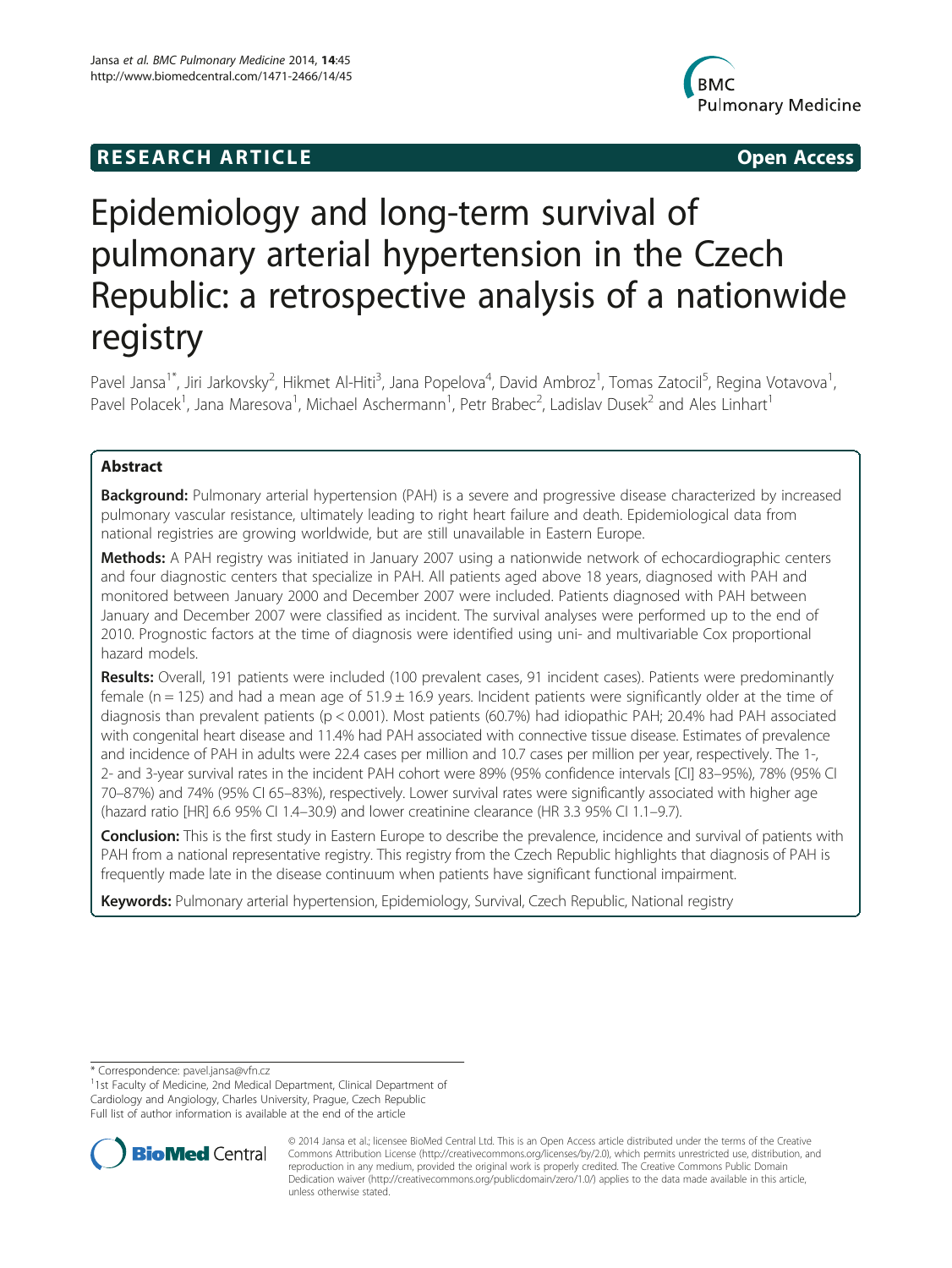# Background

Pulmonary arterial hypertension (PAH) is a chronic, progressive and potentially fatal disease of the pulmonary vasculature that leads to heart failure. PAH is a clinical condition characterized by the presence of pre-capillary pulmonary hypertension. It is defined as an increase in mean pulmonary arterial pressure (PAP) ≥25 mmHg at rest in the absence of significantly elevated pulmonary capillary wedge pressure (PCWP ≤15 mmHg) as assessed by right heart catheterization (RHC) [\[1](#page-8-0)]. PAH is classified into a number of categories according to etiology [[1\]](#page-8-0). These are: idiopathic PAH, heritable, induced by exposure to drugs and toxins, or associated with other conditions such as connective tissue disease (APAH-CTD) or congenital heart disease (APAH-CHD). At the recent World Symposium on Pulmonary Hypertension (PH [Nice 2013]) there were some suggestions to update the classification of PH, for example, to classify patients with hemolytic anemia into Group 5 [\[2](#page-8-0)]; in this paper we have classified patients according to the current guidelines.

Population-based estimates of PAH incidence and prevalence are not available. However, as in other rare diseases, patient registries provide valuable epidemiological information about PAH [[3\]](#page-8-0). Data from PAH registries suggest estimates for PAH and idiopathic PAH incidence of 2–8 and 1–2 cases per million population per year, respectively [[4-10](#page-8-0)]. The Orphanet 2012 report estimates the prevalence of idiopathic PAH in Europe to be about 6 per million population [[11](#page-8-0)]. Based on information collected in PAH registries, prevalence estimates of PAH and idiopathic PAH range between 15 to 26 cases per million adults and 6 to 9 cases per million adults, respectively [\[4](#page-8-0)-[10\]](#page-8-0).

The data from the US National Institutes of Health (NIH) registry over 20 years ago provided the first estimates of survival rates in PAH and showed that the median survival rate was 2.8 years after diagnosis [\[12](#page-8-0)]. Several treatment options have become available for management of PAH since the NIH registry was published. In the Czech Republic epoprostenol became available in 2000, followed by treprostinil, iloprost and bosentan in 2003, sildenafil in 2006 and ambrisentan became available in 2011. Until 2006 the use of PAHspecific drugs in the Czech Republic was restricted to a limited number of patients. Since 2006 PAH-specific therapy is prescribed in specialist centers in the Czech Republic with no restriction on the number of patients who can receive therapy. However, despite clear improvements in patient outcomes, the disease remains incurable [[5\]](#page-8-0).

To date, national registries for PAH are limited to the USA, Western Europe, China and Australia [[3\]](#page-8-0). The only available epidemiology data about PAH in the Czech

Republic have been from a retrospective analysis of the number of patients diagnosed in cardiology and pneumology clinics during the period 1980–1999 [[13\]](#page-8-0). Since then an effective network of echocardiographic and PAH expert centers has been developed. The objectives of the current study were to estimate the prevalence and incidence of PAH in the Czech Republic, to describe the clinical characteristics of patients with PAH included in the national registry during the modern treatment era and to estimate survival in a cohort of incident patients. Prognostic factors for survival were also explored in the cohort of incident PAH patients.

This study estimates the prevalence, incidence and longterm survival of PAH patients in the Czech Republic.

# Methods

# Study design

A system of centralized care in four expert centers, which share a unique data collection system, was set up in 2000 in the Czech Republic. In 2007, this system was extended to improve the detection of PAH by establishing a network of referring echocardiographic laboratories. Currently all patients in the Czech Republic with PAH, as recognized during echocardiographic assessment, have the final diagnosis confirmed by RHC in one of the two specialized centers (Charles University, 1st Faculty of Medicine, 2nd Medical Department, Clinical Department of Cardiology and Angiology, Prague; Cardiology Center, Institute of Clinical and Experimental Medicine-IKEM, Department of Cardiology, Prague, Czech Republic). Long-term follow-up is then provided at either of the two specialized centers or at two other expert centers (Na Homolce Hospital, Department of Cardiac Surgery, Prague; University Hospital, Brno Bohunice, Department of Cardiology, Brno).

In this retrospective analysis, all consecutive patients aged ≥18 years with a diagnosis of Group 1 PAH made either between January and December 2007 (incident cases) or before January 2007 (prevalent cases) were included. Of the patients diagnosed before 2007, only those who survived to January 2007 were included in the analysis. Patients diagnosed after 2007 were not included in this study as access to the database information for all centers diagnosing PAH was not available after 2007. Patients were classified as having either idiopathic PAH, heritable PAH, APAH-CTD, APAH-CHD or 'other' ('other' patients included patients with portal hypertension or PAH associated with hemolytic anemia) according to the 2009 international clinical classification of pulmonary hypertension [\[1](#page-8-0)]. PAH was defined as mean PAP ≥25 mmHg at rest and PCWP ≤15 mmHg.

All patients meeting the definition for PAH were eligible for the analysis. Time of diagnosis was defined as the date on which diagnosis by RHC was made. To be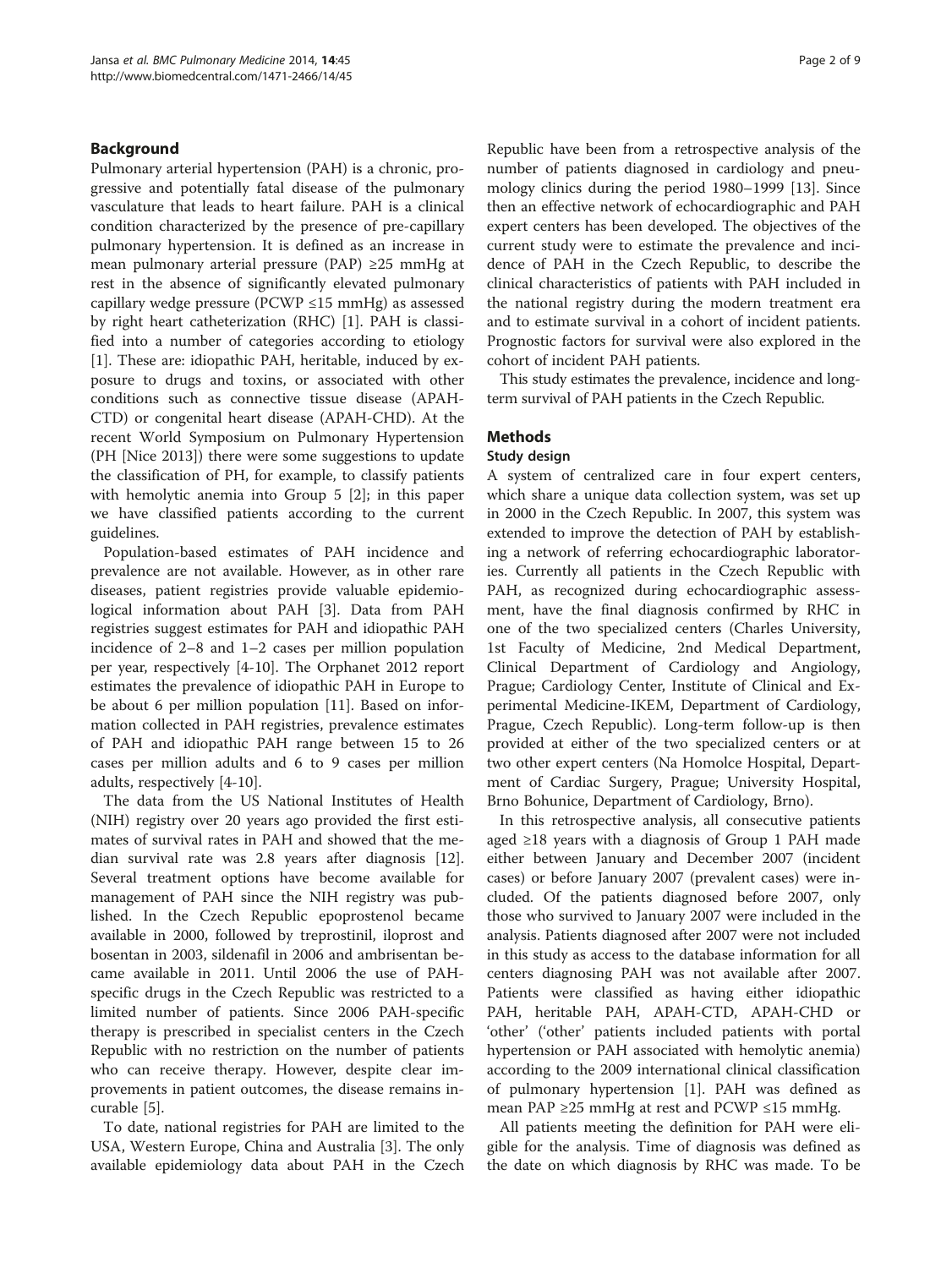eligible for the analysis, RHC must have been performed before study entry. Patients were ineligible if they were aged under 18 years at the time of diagnosis. In order to assess a homogenous population, patients with abnormal ventilation parameters (forced vital capacity, total lung capacity or forced expiratory volume in 1 second <60% of normal values [\[14\]](#page-8-0)) and patients with significant left heart disease (recognized as left ventricular ejection fraction <50% and significant left-sided valvular disease) were excluded from the analysis. Patients with chronic thromboembolic pulmonary hypertension identified using ventilation-perfusion scintigraphy were also excluded.

An acute vasodilator challenge was performed during RHC to assess vasoreactivity. This was assessed by administration of an intravenous synthetic prostacyclin analog. A positive test was defined as a drop in mean PAP greater than 10 mmHg leading to a value <40 mmHg without a decrease in cardiac output.

Clinical, hemodynamic and pulmonary parameters were recorded at the time of diagnosis. A functional assessment of 6-minute walk distance (6MWD) and New York Heart Association (NYHA) functional class was also conducted. The time between start of symptoms (information provided by the patient) and diagnosis was assessed.

# Analysis

Standard descriptive statistics were applied in the analysis. Mean ± standard deviation (SD) or median (interquartile and 5th–95th percentile ranges) were used to describe continuous parameters. Comparisons between groups of patients were performed using Mann–Whitney U test for continuous parameters. Categorical variables were described by frequencies, and comparisons between groups were performed using maximal likelihood chi-square test of Fisher's exact test. The limit of statistical significance was set as  $p = 0.05$ .

Newly diagnosed patients (January 1 to December 31, 2007) were included for calculation of the incidence, while all living patients by January 1, 2007 were used to estimate prevalence. Rates were standardized per one million adult persons using the National Czech census data as a reference [\[15](#page-8-0)] with a 95% confidence interval reported based on a Poisson distribution. The denominator of the population used to calculate incidence was 8,522,012 (the adult Czech population in 2007).

For the survival analysis, an endpoint of all-cause mortality was used and patients were followed to their last visit in 2010. Survival was estimated from time of diagnostic RHC to 6, 12, 18, 24 and 36 months postdiagnosis using the Kaplan-Meier method and survival curves compared with the log-rank test [\[16\]](#page-8-0).

The relationship between potential prognostic variables measured at the time of diagnosis and mortality

was assessed in the incidence cohort of patients with idiopathic or heritable PAH using uni- and multivariable Cox proportional hazard models. The selection of variables for the multivariable model was based on univariate statistical significance <0.1 followed by redundancy analysis using correlation analysis of predictors and a forward stepwise algorithm.

## Ethics committee approval

The study was discussed with the Ethics Committee of the General University Hospital in Prague. As it is a retrospective analysis of anonymized data from routine clinical practice, Czech legislation does not require approval from an ethics committee.

# Results

# Patient population

Between January 2000 and December 2007, 191 patients were diagnosed with PAH and included in the registry (79.6% at the 2nd Department of Internal Medicine, General University Hospital and 1st Medical Faculty of Charles University, Prague and 20.4% at the Cardiology Center, Institute for Clinical and Experimental Medicine, Prague). Incident patients accounted for  $47.7\%$  (n = 91) of all patients.

Overall,  $65\%$  (n = 125) of diagnosed patients were female and the mean age of the population was  $51.9 \pm 16.9$  years. The majority of patients were diagnosed between the ages of 51 and 70 years. The incident group was significantly older at the time of diagnosis than the prevalent group  $(p < 0.001)$ . Baseline clinical, hemodynamic and pulmonary parameters in the prevalent and incident groups are shown in Table [1.](#page-3-0)

The most frequently diagnosed type of PAH was idiopathic (60.7%) followed by APAH-CHD (20.4%) and then APAH-CTD (11.0%) (Table [2\)](#page-3-0). Of the PAH-CHD patients, 21 (53.8%) had Eisenmenger syndrome, four had PAH with left-to-right uncorrectable shunts and 14 had post-operative PAH. The patients had various defects: atrial septal defects  $(n = 11)$ , ventricular septal defect  $(n = 17)$ , patent ductus arteriosus  $(n = 6)$  and others (atrioventricular septal defect, truncus arteriosus or aortopulmonary window  $[n = 5]$ ). There was no significant difference in the proportion of patients with each etiology in the prevalent and incident groups. The acute pulmonary vasoreactivity test, conducted in all patients was positive in 3.1% of patients  $(n = 6)$ : five cases with idiopathic or heritable PAH and one case with APAH-CTD. Vasoactive potential was not observed in the other PAH etiologies.

Most of the patients (71.2%) were in NYHA functional class III or IV at the time of diagnosis. This is reflected in the patients' treatments – nearly all patients were receiving treatment with PAH-specific therapies, and the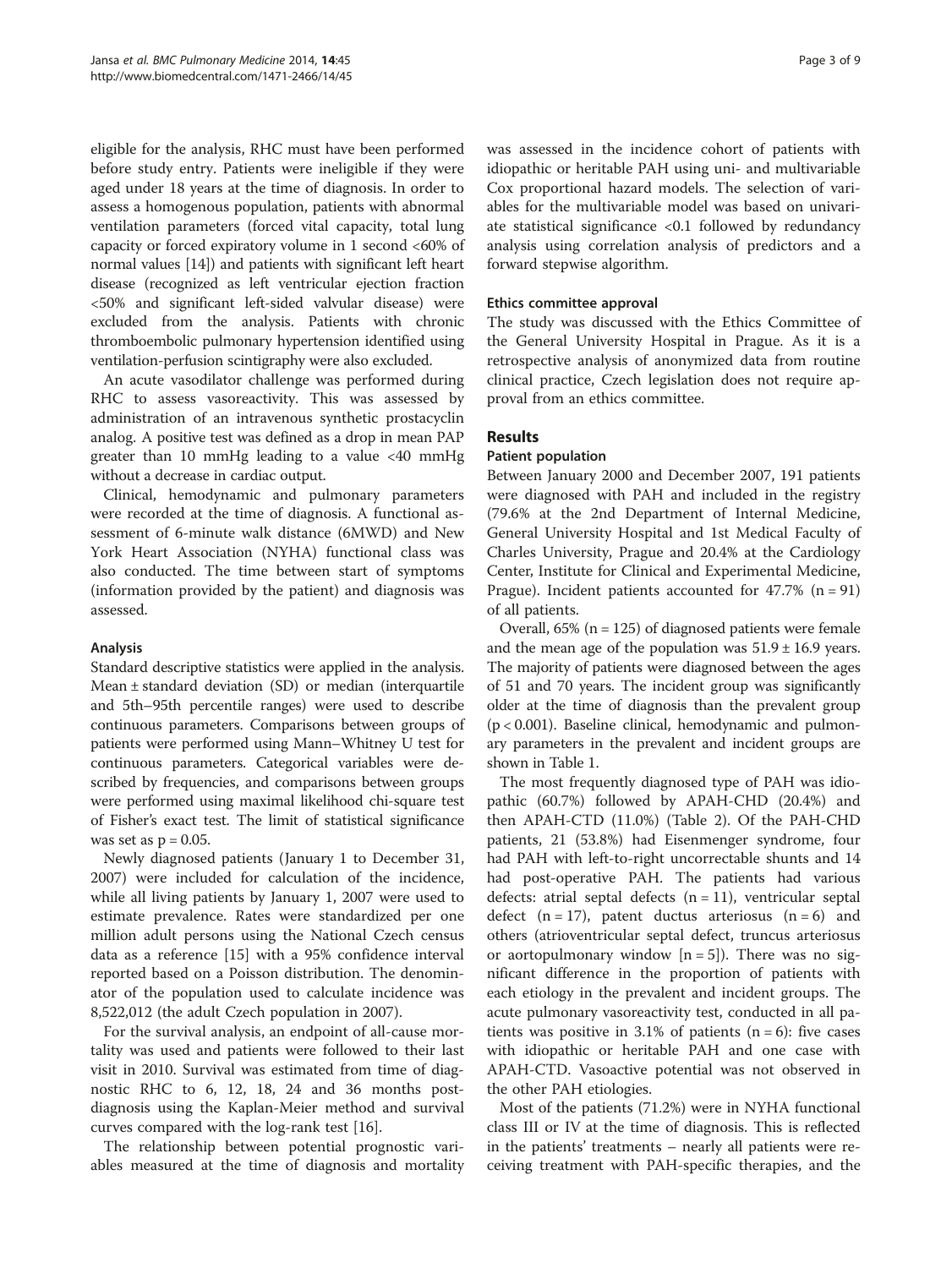|                                              | Prevalent cases $n = 100$                     | Incident cases $n = 91$                                       | $p^+$       |
|----------------------------------------------|-----------------------------------------------|---------------------------------------------------------------|-------------|
| Female sex, n (%)                            | 65 (65.0)                                     | 60 (65.9)                                                     | 0.892       |
| <b>NYHA FC</b>                               |                                               |                                                               | $0.229^{+}$ |
| $I + II, n$ (%)                              | 34 (34.0)                                     | 21(23.1)                                                      |             |
| III, $n$ $(\%)$                              | 64 (64.0)                                     | 67 (73.6)                                                     |             |
| IV, n (%)                                    | 2(2.0)                                        | 3(3.3)                                                        |             |
| Age <sup>*</sup> (years)                     | 47.0 (17.0) 47.8 (34.5-60.7/19.4-73.8)        | 57.3 (15.1) <sup>†</sup> 59.8 (48.9–68.8/27.4–75.7)           | < 0.001     |
| <b>BMI</b> <sup>*</sup> (kg/m <sup>2</sup> ) | 26.2 (5.4) 26.0 (21.8-29.7/18.3-35.9)         | 27.8 (6.3) 26.5 (23.2-31.9/19.5-37.9)                         | 0.100       |
| $6MWD^*$ (m)                                 | 332.4 (123.0) 356.0 (246.0-420.0/150.0-511.0) | 314.0 (117.0) 332.5 (239.0-403.0/128.0-474.0)                 | 0.313       |
| $RAP^*$ (mmHg)                               | 10.0 (5.3) 9.0 (7.0-12.0/3.0-20.0)            | 9.8 (5.2) 9.0 (6.0-12.0/2.0-21.0)                             | 0.934       |
| $mPAP^*$ (mmHg)                              | 65.8 (84.8) 56.5 (46.0-66.0/32.0-89.0)        | 51.8 $(19.7)^{\dagger}$ 47.0 $(37.0 - 64.0 / 27.0 - 91.0)$    | 0.004       |
| $PASP^*$ (mmHg)                              | 88.2 (24.6) 91.0 (70.0-103.0/45.0-134.0)      | 80.7 (28.5) <sup>†</sup> 77.0 (58.0–97.0/40.0–132.0)          | 0.017       |
| $PCWP^*$ (mmHg)                              | 10.5 (3.2) 11.0 (8.0-13.0/5.0-15.0)           | $11.9$ $(3.1)$ <sup>†</sup> 12.0 $(10.0 - 15.0)$ /7.0 - 15.0) | 0.003       |
| Cardiac index <sup>*</sup> ( $l/min/m2$ )    | $1.9(0.7)$ $1.7(1.3-2.4/0.8-3.3)$             | $2.4$ $(0.8)^{\dagger}$ 2.4 $(1.9 - 2.9/1.1 - 3.9)$           | < 0.001     |
| $CO^*$ (l/min)                               | $3.4$ (1.5) $3.2$ (2.3-4.3/1.6-6.4)           | 4.3 $(1.6)^{\dagger}$ 3.9 $(3.2 - 5.4/2.1 - 7.1)$             | < 0.001     |
| $SvO_2^*$ (%)                                | 92.5 (5.5) 94.5 (90.2-96.4/78.0-98.1)         | 91.7 (6.8) 93.5 (89.9-96.2/79.0-98.0)                         | 0.461       |
| $SvO_2^*$ (%)                                | 66.4 (7.5) 66.0 (61.0-72.0/55.8-78.7)         | 70.0 (8.6) <sup>†</sup> 72.0 (64.6–76.0/56.0–81.2)            | 0.002       |
| LVEF <sup>*</sup> $(\%)$                     | 60.9 (8.4) 61.5 (55.0-67.0/46.0-74.0)         | 59.3 (7.5) 58.0 (55.0-64.0/45.0-72.0)                         | 0.199       |
| $PAR^*$ (WU)                                 | 20.1 (31.1) 16.0 (9.3-21.4/4.2-42.2)          | $10.8$ (7.1) <sup>†</sup> 8.5 (5.6–15.2/3.0–25.8)             | < 0.001     |
| S-creatinine <sup>*</sup> (µmol/l)           | 95.3 (43.1) 88.7 (71.6-99.0/59.1-173.5)       | 97.2 (49.8) 81.2 (71.0-104.0/56.0-193.0)                      | 0.895       |
| Creatinine clearance <sup>*</sup> (ml/min)   | 90 (30) 84 (66-108/42-144)                    | 78 (36) 78 (60-96/30-138)                                     | 0.186       |

<span id="page-3-0"></span>Table 1 Clinical, hemodynamic and pulmonary parameters in the prevalent and incident populations

NYHA, New York Heart Association; BMI, body mass index; 6MWD, 6-minute walk distance; RAP, resting arterial pressure; mPAP, mean pulmonary arterial pressure; PASP, pulmonary artery systolic pressure; PCWP, pulmonary capillary wedge pressure; SaO<sub>2</sub>, oxygen saturation of arterial blood; SyO<sub>2</sub>, oxygen saturation of central venous blood; LVEF, left ventricular ejection fraction; PAR, pulmonary arteriolar resistance; CO, cardiac output.

\*Mean (SD), median (25<sup>th</sup>–75<sup>th</sup>/5<sup>th</sup>–95<sup>th</sup> percentile).<br><sup>†</sup>Mann, Whitnoy U tost for continuous parameters:

Mann–Whitney U test for continuous parameters; maximal likelihood chi-square test or Fisher's exact test for categorical parameters. <sup>‡</sup>P-value represents significance of NYHA FC between incident and prevalent cases.

most common treatment was sildenafil, followed by bosentan (Table [3](#page-4-0)). There was little difference between the treatments in patients who were incident compared with prevalent patients.

In the 156 patients with available data on the time of symptom onset, the mean time from the manifestation of symptoms until a confirmed diagnosis was 38.7 ± 47.7 months across the entire group,  $36.4 \pm 42.3$  months in idiopathic PAH patients,  $52.0 \pm 62.8$  months in APAH-CHD patients,  $30.8 \pm 45.8$  months in APAH-CTD patients and  $50.8 \pm 92.9$  months in heritable PAH patients. The

difference in time from the manifestation of symptoms between the prevalent and incident cases was not statistically significant (Table [4](#page-4-0)). Median follow up time after inclusion in the registry was 38 months.

#### Incidence and prevalence

The estimated incidence of PAH in adults in the Czech Republic was 10.7 cases per million persons overall in 2007 (7.5 per million men and 13.7 per million women). The incidence of idiopathic/heritable PAH was 6.2 per million persons (6.1 per million men and 7.3 per million

Table 2 Proportion of PAH subtypes at time of diagnosis

| PAH subtype                   | All cases $n = 191$ | Prevalent cases $n = 100$ | Incident cases $n = 91$ | p     |
|-------------------------------|---------------------|---------------------------|-------------------------|-------|
| Idiopathic, n (%)             | 116 (60.7)          | 67(67.0)                  | 49 (53.8)               | 0.177 |
| Heritable, n (%)              | 7 (3.7)             | 3(3.0)                    | 4(4.4)                  |       |
| APAH-CHD, n (%)               | 39 (20.4)           | 16(16.0)                  | 23(25.3)                |       |
| APAH-CTD, n (%)               | 21(11.0)            | 12(12.0)                  | 9(9.9)                  |       |
| Other <sup>†</sup> , n $(\%)$ | 8(4.2)              | 2(2.0)                    | 6(6.6)                  |       |

APAH-CHD, pulmonary arterial hypertension associated with congenital heart disease; APAH-CTD, pulmonary arterial hypertension associated with connective tissue disease

† Other PAH etiologies included: portal hypertension and PAH associated with hemolytic anemia.

\* Difference between prevalent and incident cases maximal likelihood chi-square test.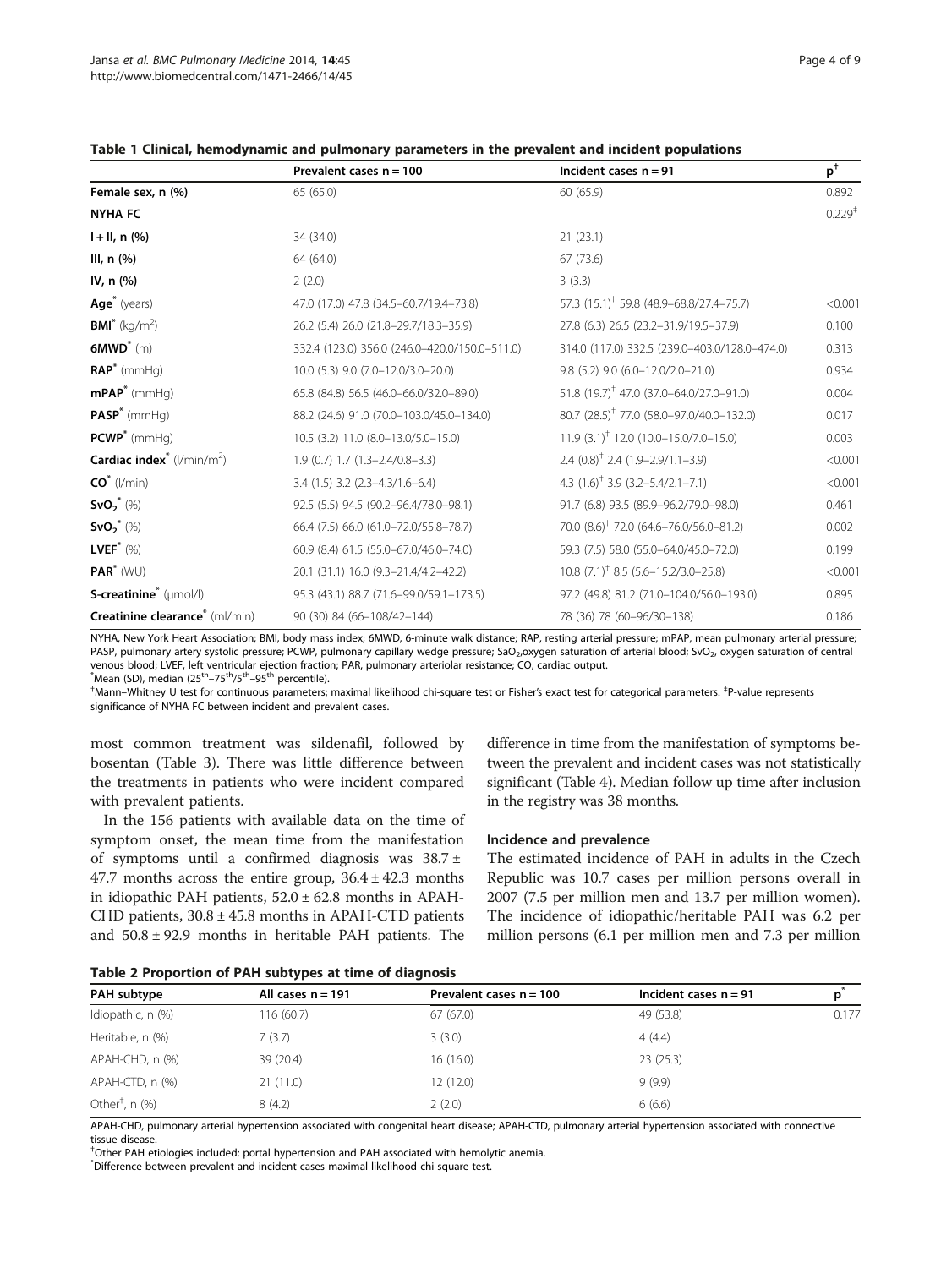<span id="page-4-0"></span>Table 3 Treatment of incident and prevalent patients following diagnosis

| Treatment, n                         | Incident<br>$(n = 91)$ | Prevalent<br>$(n = 100)$ |
|--------------------------------------|------------------------|--------------------------|
| Calcium channel blockers             | 3                      | 2                        |
| Bosentan                             | 27                     | 25                       |
| Sildenafil                           | 35                     | 31                       |
| Treprostinil                         | 4                      | 5                        |
| Epoprostenol                         |                        | 1                        |
| Combination therapy                  | 11                     | 26                       |
| Bosentan + sildenafil                | 3                      | 14                       |
| Bosentan + iloprost                  | 2                      |                          |
| Sildenafil + iloprost                | 2                      | 2                        |
| Sildenafil + treprostinil            | $\mathcal{P}$          | 4                        |
| Sildenafil + epoprostenol            | 2                      | 4                        |
| Epoprostenol + sildenafil + bosentan |                        | $\mathfrak{D}$           |
| Investigational drugs                | 7                      | 5                        |
| No specific therapy                  | 4                      | 5                        |

women). The estimated prevalence of PAH in the Czech adult population was 22.4 cases per million persons overall (16 per million men and 28.5 per million women). The estimated prevalence of idiopathic/heritable PAH was 14.4 per million persons overall (11.1 per million men and 17.5 per million women).

#### Survival of incident PAH patients

In the incident population, the 1-, 2- and 3-year survival rates were 89%, 78% and 74%, respectively (Figure [1](#page-5-0)A). When the subgroup of patients with idiopathic/heritable PAH was analyzed, the 1-, 2- and 3-year survival rates were 85%, 70% and 62%, respectively (Figure [1B](#page-5-0)). For the APAH-CHD subgroup, survival rates were 100%, 100% and 96%, respectively (Figure [1](#page-5-0)B).

The univariate analysis of the incident group of PAH patients revealed significantly shorter survival rates in patients >60 years of age (hazard ratio and 95% confidence intervals [HR 95% CI] 5.5 [2.1, 14.8], p < 0.001), 6MWD ≤290 m (HR 3.4 [1.4, 8.2],  $p = 0.007$ ), PCWP >12 mmHg (HR 2.4) [1.0, 5.5],  $p = 0.046$ ) or with creatinine clearance ≤66 ml/ min (HR 3.8 [1.4, 10.3],  $p = 0.008$ ) (Figure [2A](#page-6-0)). The majority of these factors were also associated with shorter survival rates in a subgroup of incident patients with idiopathic/heritable PAH; the only exception being age (HR [95% CI] 2.8 [1.0, 7.6],  $p = 0.049$ ) (Figure [2](#page-6-0)B). The other factors investigated had no significant influence on survival. The multivariate analysis of the incident group of PAH patients revealed significantly shorter survival rates in patients  $>60$  years of age (HR 6.6 (1.4; 30.9), p = 0.016) or with creatinine clearance ≤66 ml/min (HR 3.3 (1.1; 9.7), p = 0.027). It was generally observed that in patients with idiopathic/ heritable PAH and S-creatinine levels ≤90 mg/dl, that right atrial pressure was significantly lower when compared with S-creatinine >90 mg/dl (mean 5.8/median 5 vs mean 10.5/ median  $8$ ,  $p = 0.013 -$  Mann–Whitney U test).

|  | Table 4 Time from appearance of first PAH symptoms and diagnosis |  |  |
|--|------------------------------------------------------------------|--|--|
|--|------------------------------------------------------------------|--|--|

| PAH subtype                                                                      | Time between first symptoms and diagnosis (months) |                            |                           |                  |
|----------------------------------------------------------------------------------|----------------------------------------------------|----------------------------|---------------------------|------------------|
|                                                                                  | Total $(n = 156)$                                  | Prevalent cases $(n = 79)$ | Incident cases $(n = 77)$ | $\overline{p}^*$ |
| Idiopathic                                                                       |                                                    |                            |                           |                  |
| Mean (SD)                                                                        | 36(42)                                             | 36(42)                     | 37(44)                    | 0.742            |
| Median (25 <sup>th</sup> -75 <sup>th</sup> ; 5 <sup>th</sup> -95 <sup>th</sup> ) | 23 (10-49/2-120)                                   | $22(7-48/1-120)$           | 24 (10-60/2-96)           |                  |
| <b>APAH-CHD</b>                                                                  |                                                    |                            |                           |                  |
| Mean (SD)                                                                        | 52 (63)                                            | 31(45)                     | 62 (69)                   | 0.244            |
| Median (25 <sup>th</sup> -75 <sup>th</sup> ; 5 <sup>th</sup> -95 <sup>th</sup> ) | 24 (8-96/0-251)                                    | $21(2-24/0-120)$           | 36 (24-96/1-251)          |                  |
| <b>APAH-CTD</b>                                                                  |                                                    |                            |                           |                  |
| Mean (SD)                                                                        | 31 (46)                                            | 47 (59)                    | 13(8)                     | 0.139            |
| Median (25 <sup>th</sup> -75 <sup>th</sup> ; 5 <sup>th</sup> -95 <sup>th</sup> ) | 12 (8-24/2-192)                                    | 24 (12-60/6-192)           | $12(6-15/2-24)$           |                  |
| Heritable                                                                        |                                                    |                            |                           |                  |
| Mean (SD)                                                                        | 51 (93)                                            | 15(13)                     | 69 (114)                  | 0.605            |
| Median (25 <sup>th</sup> -75 <sup>th</sup> ; 5 <sup>th</sup> -95 <sup>th</sup> ) | 13 (10-24/5-240)                                   | $15(5 - 24/5 - 24)$        | 13 (10-14/10-240)         |                  |
| Total                                                                            |                                                    |                            |                           |                  |
| Mean (SD)                                                                        | 39 (48)                                            | 36(43)                     | 42 (52)                   | 0.523            |
| Median (25 <sup>th</sup> -75 <sup>th</sup> ; 5 <sup>th</sup> -95 <sup>th</sup> ) | 24 (10-49/1-120)                                   | $22(8-48/1-120)$           | 24 (10-60/2-120)          |                  |

APAH-CHD, pulmonary arterial hypertension associated with congenital heart disease; APAH-CTD, pulmonary arterial hypertension associated with connective tissue disease

\* Difference between prevalent and incident cases Mann–Whitney U test.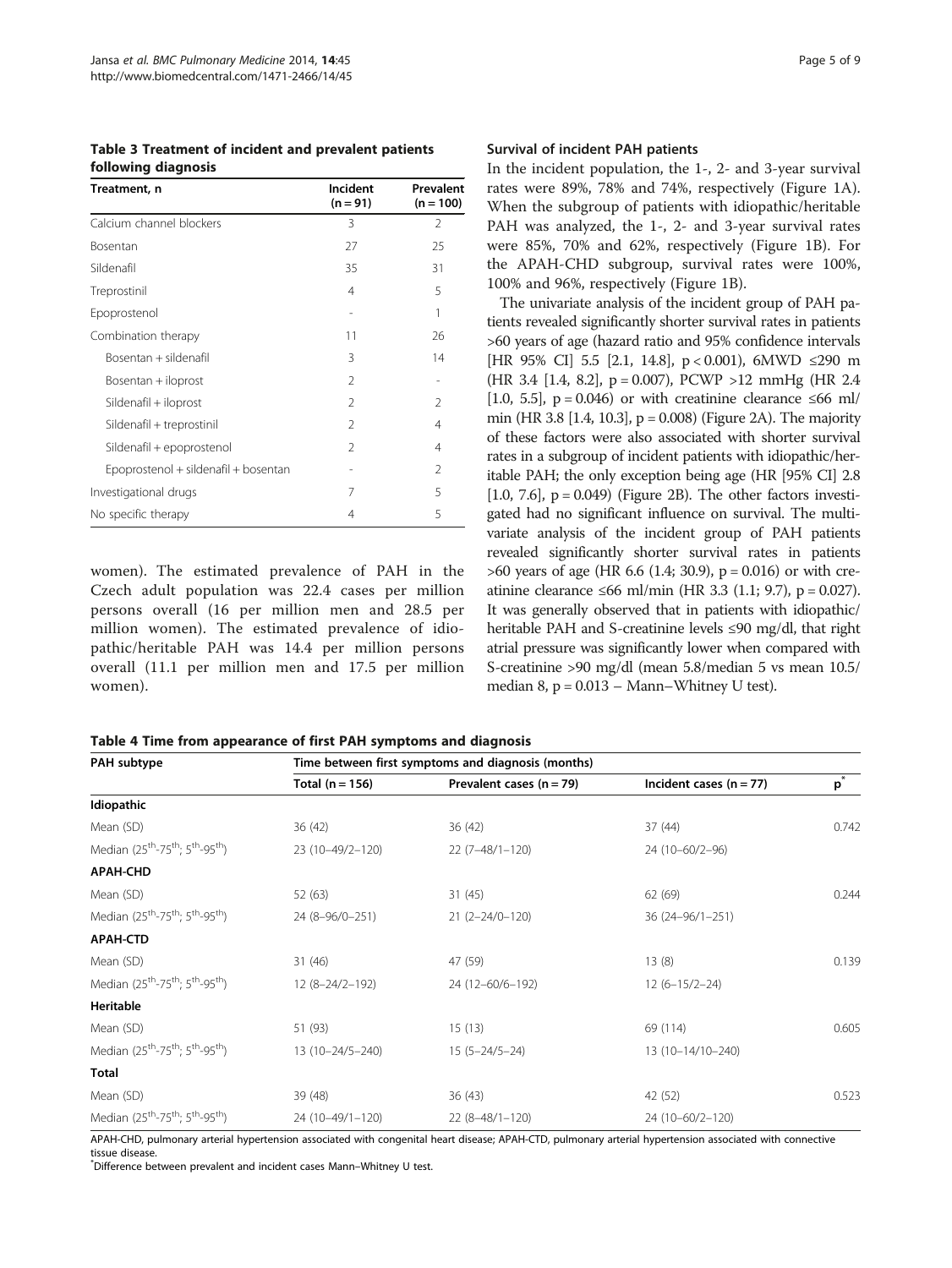<span id="page-5-0"></span>

# **Discussion**

Our registry data estimated the annual incidence of PAH in the Czech adult population as 10.7 per million persons and the prevalence as 22.4 per million persons. The incidence rate is higher than the range of 2–8 per million reported by other registries while the prevalence is in the range previously reported [[4-10](#page-8-0)]. The higher number of newly diagnosed incident cases in 2007 was confirmed by high diagnosis rates in the following years: The General University Hospital, Prague diagnosed 70 patients in 2008 and 63 patients in 2009 (P Jansa, personal communication, 2014). The number of newly diagnosed patients in 2007 (and in 2008 and 2009) compared with 2000–2006, could be explained by a higher referral rate after 2006, due to the wider availability of PAH-specific drugs after 2006. This high number of incident cases might also be explained by an efficient system for referring patients with suspected PAH, in a country with a relatively small population. The annual incidence of idiopathic and heritable PAH was 6.2 per million persons and the prevalence was 14.4 per million. Our results highlight that PAH remains a rare disease in Eastern Europe.

#### Patient characteristics of the Czech population

Idiopathic/heritable PAH accounted for the majority of diagnoses (64%), while rates of APAH-CHD and APAH-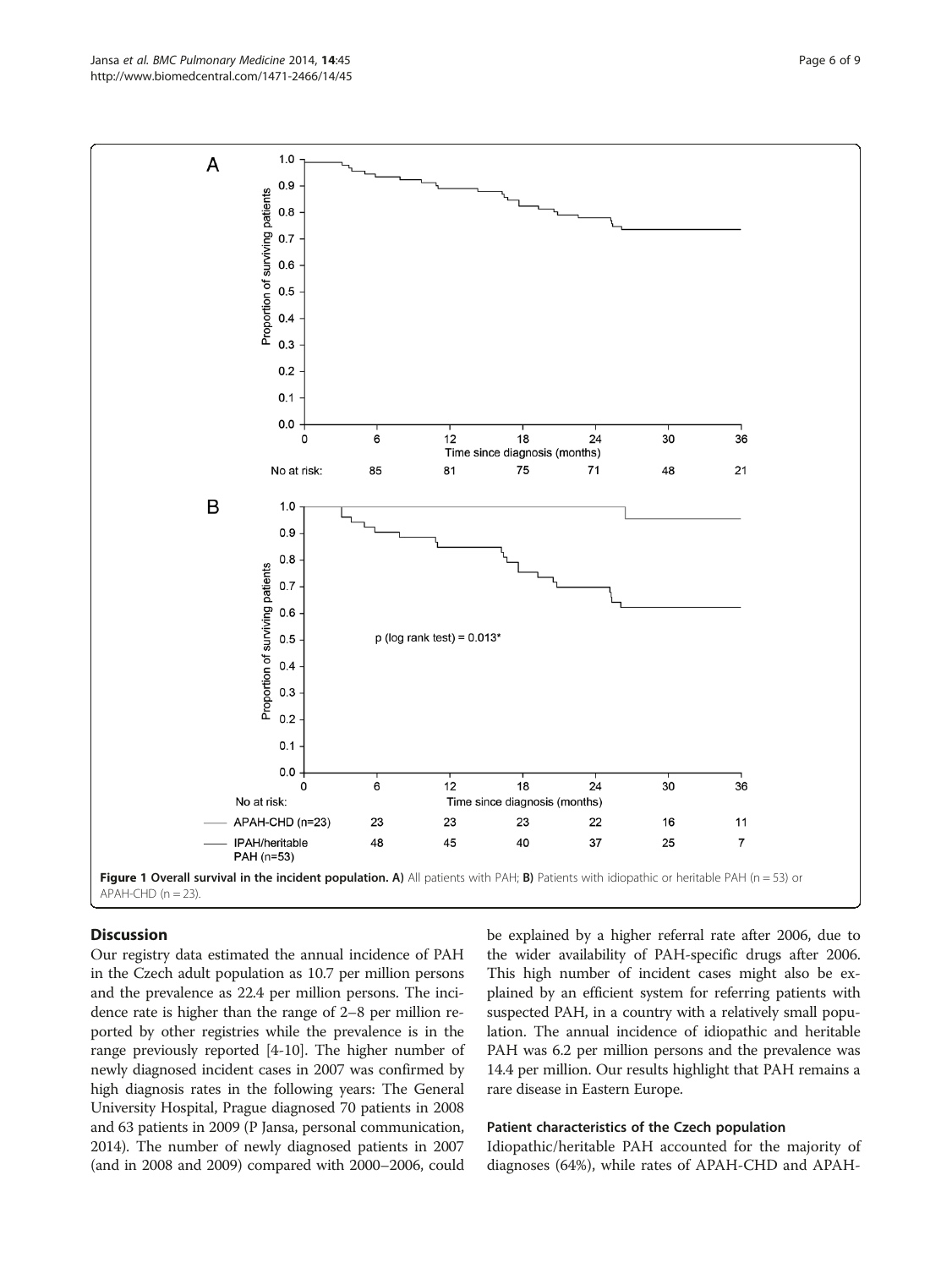<span id="page-6-0"></span>

CTD were lower and similar. In the French registry  $(n = 674)$ , for comparison, 39% of patients had idiopathic PAH, 4% had familial (heritable) PAH, 15% had APAH-CTD, 11% had APAH-CHD, 9.5% had PAH associated with anorexigen use, 9.5% had portal hypertension associated PAH and 6.2% had human immunodeficiency virus-associated PAH [[5\]](#page-8-0). In the Czech cohort of incident cases, APAH-CHD accounted for a greater proportion of PAH diagnoses than seen in the prevalent population. One explanation for the increased diagnosis rate of APAH-CHD is that effective PAH therapies were available in 2007 for this subgroup that had not been available at the earlier part of the study. It is possible that clinicians were more likely to refer patients for a PAH investigation once suitable therapy had become available.

As seen in previous registries, almost two-thirds of PAH patients were female with the mean age of diagnosis in the Czech population being approximately 52 years. The mean age was 10 years higher in the incident population than in the prevalent population, which seems to be a characteristic of the patient populations included in several contemporary registries [\[8](#page-8-0)]. This is unlikely to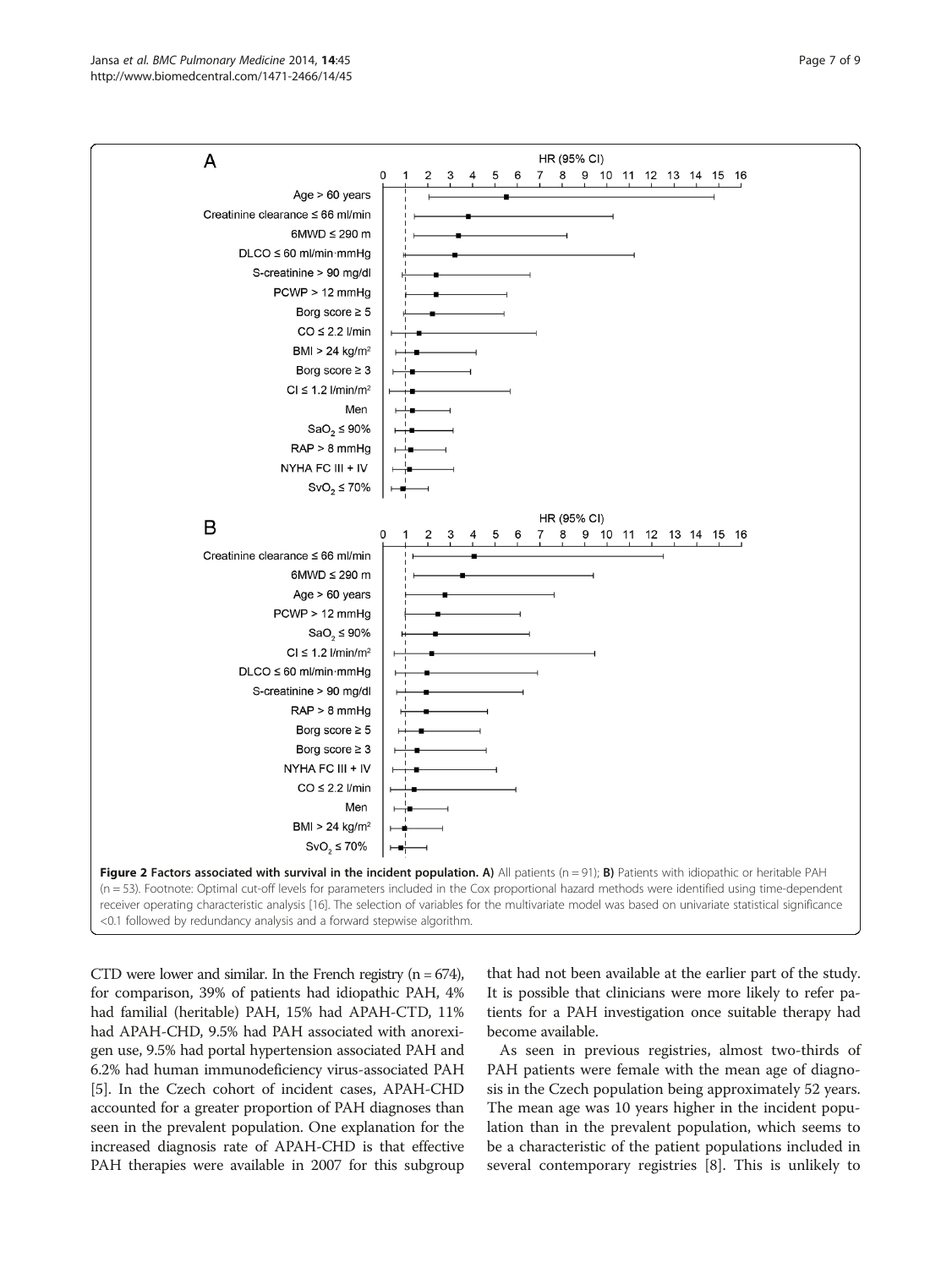result from differences in disease course, but more likely to be a consequence of increased awareness of PAH and the availability of effective PAH therapies which could result in the consideration of a PAH diagnosis. Overall, patients had experienced PAH symptoms for over 3 years (mean 38 months) before a diagnosis was made, although this varied depending on PAH etiology. The trend towards shortening the time between the first sign of symptoms and diagnosis of APAH-CTD incident patients may result from the introduction of a systematic PAH screening program in patients with systemic sclerosis in 2007 and who are, therefore, at risk of APAH-CTD. The longer duration before diagnosis in patients with heritable PAH or APAH-CHD may be explained by their potentially long history of relevant symptoms with many experiencing fatigue or dyspnea since childhood and some patients never being completely asymptomatic; however this does have to be balanced with the increased suspicion of PAH in these patient groups.

## Hemodynamic characteristics of the Czech population

The hemodynamic parameters in Czech patients were characterized by severe precapillary pulmonary hypertension with low cardiac output and high pulmonary arteriolar resistance. Similar to other registries, the incidence of patients with positive vasoreactivity was low and might be related to late diagnosis and advanced disease. The low incidence of patients with positive vasoreactivity may also be related to the higher proportion of patients with PAH-CHD in the Czech registry (20.4%); data from the French registry have previously shown that patients with PAH-CHD have a lower probability of vasoreactivity versus patients with idiopathic PAH [\[5](#page-8-0)].

Incident cases on average were classified with more severe NYHA FC (although this was not significant) and patients were generally older than prevalent cases. However, their hemodynamics were typically better or comparable to the prevalent cases. A possible explanation for this is that the prevalent patients, despite poorer hemodynamics, have a better NYHA FC, as they are survivors and might be better adapted to respond, or are better responders to PAH-specific therapies. French registry data also found prevalent cases to typically have higher mPAP, but lower FC compared with incident cases [[5\]](#page-8-0).

# Survival of PAH patients in the Czech Republic

To date, this is the first representative study in the Eastern Europe that describes the survival rates of patient with PAH. Survival of PAH patients has been estimated in other national registries in the USA, Western Europe, China and Australia, but caution must be taken when comparing epidemiological data from different countries as the methodology can be variable. In the Registry to Evaluate Early and Long-term PAH Disease Management (REVEAL), 1-year survival in the combined incident/ prevalent population of patients with idiopathic or heritable PAH was 91.0% (95% CI 89.9–92.1%) [\[17\]](#page-8-0). In the incident cohort of patients with idiopathic, heritable or anorexigen-associated PAH in the French registry, the survival estimate at 1 year was 86% and at 3 years was 55% [[18](#page-8-0)]. In a registry of incident patients in UK and Ireland, the 1 and 3-year survival rates were 93% and 73%, respectively [[9\]](#page-8-0). In the Czech analysis, lower survival in the overall PAH patient cohort was associated with higher age and lower creatinine clearance. The analysis showing that the patients with lower creatinine levels had significantly lower right atrial pressure versus patients with higher creatinine levels might, in part, explain why this was associated with survival. Patients with APAH-CHD also had the best prognosis when compared with patients with idiopathic or heritable PAH. These findings confirm previous analyses and the importance of PAH etiology on patient outcomes [\[19-21\]](#page-8-0).

The limitations of the retrospective data from our observational study should be acknowledged. These include the potential loss of patients to follow-up and the difficulty defining the time of diagnosis in prevalent patients. It is also important to note that only expert centers were included in the registry and, therefore, some patients in the early stages of PAH may have been excluded. However, the well-defined process for PAH diagnosis in the Czech Republic is a definite strength of the study, as it allowed us to study the epidemiology of PAH during a period when considerable advances in PAH diagnosis were occurring. It should also be noted that due to the advances in diagnosis during this period and the increase in incident cases since 2007, the prevalence of PAH in the Czech Republic will need to be reevaluated in the near future.

# Conclusion

This is the first epidemiological study of PAH in the Czech Republic in the modern treatment era, increasing the knowledge on the epidemiology of PAH worldwide. It confirms that diagnosis of PAH is frequently made late in the disease continuum so that patients have significant functional impairment. Survival rates were similar to those seen in previous studies and shorter survival rates were observed in patients over the age of 60 years at the time of diagnosis with low creatinine levels. As the registry is ongoing it will continue to provide clinicians with data that will be valuable when managing PAH patients in the Czech Republic.

#### Abbreviations

APAH-CHD: Pulmonary arterial hypertension associated with congenital heart disease; APAH-CTD: Pulmonary arterial hypertension associated with connective tissue disease; CI: Confidence interval; HR: Hazard ratio;